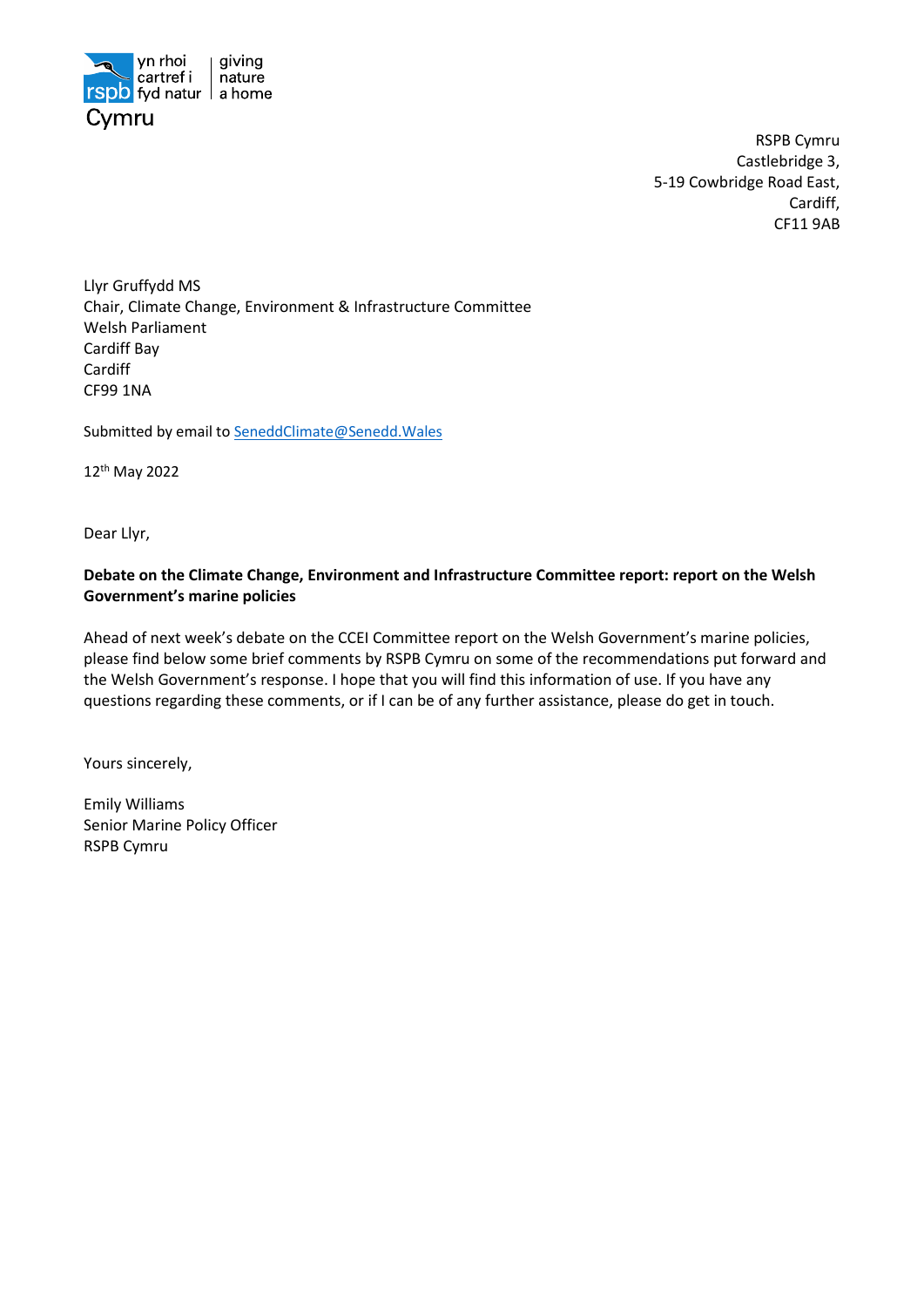

|                               | Specific recommendations Welsh Government response                            | <b>RSPB Cymru comments</b>                                                                                           |
|-------------------------------|-------------------------------------------------------------------------------|----------------------------------------------------------------------------------------------------------------------|
| of the report of the Welsh    |                                                                               |                                                                                                                      |
| Government's marine           |                                                                               |                                                                                                                      |
| policies                      |                                                                               |                                                                                                                      |
| 1. The Committee              | Response: Agree in principle                                                  | The Welsh Government's response states that it will "report" on the                                                  |
| recommends that the           | Welsh Government will this year report on the                                 | Welsh National Marine Plan. It does not provide sufficient reassurance                                               |
|                               | Welsh Government should effectiveness of the Welsh National Marine Plan. We   | that it will "review" marine planning to address the concerns highlighted                                            |
| commission an external        | have collaborated with stakeholders to develop the                            | in the Committee report:                                                                                             |
| analysis of the Wales         | plan monitoring framework and indicators against                              |                                                                                                                      |
| National Marine Plan to       | which to assess progress to ensure the report will be                         | " now is the time to consider whether the plans and strategies the                                                   |
|                               | inform its own review later based upon on objective analysis of the available | Welsh Government currently has in place will continue to be fit for                                                  |
| in 2022.                      |                                                                               | evidence. Given the recent introduction of the marine purpose in the light of the expected increase in development." |
|                               | plan we anticipate limited evidence being available to                        |                                                                                                                      |
|                               | inform a thorough assessment of progress. We agree                            | "Stakeholders made a persuasive argument that the Welsh Government                                                   |
|                               | in principle with the approach suggested in this                              | should commission an initial external review of the Plan"                                                            |
|                               | recommendation and will commission an external                                |                                                                                                                      |
|                               | analysis to inform the next statutory report.                                 | 'Environmental stakeholders criticised strongly several                                                              |
|                               |                                                                               | aspectsparticularly the lack of a spatial approach. However, we note                                                 |
|                               |                                                                               | the comments from the Welsh Government about the adoption of a                                                       |
|                               |                                                                               | more spatial approach, including Strategic Resource Areas. These, and                                                |
|                               |                                                                               | other related matters, should be considered as part of the initial external                                          |
|                               |                                                                               | review."                                                                                                             |
|                               |                                                                               |                                                                                                                      |
|                               |                                                                               | RSPB Cymru are advocating for a spatial and holistic Marine                                                          |
|                               |                                                                               | Development Plan that would sit alongside the policies contained within                                              |
|                               |                                                                               | the Welsh National Marine Plan.                                                                                      |
| 5. The Committee              | Response: Accept in principle The Welsh Government                            | We urge any review of the Marine Energy Plan to fully consider all of the                                            |
| recommends that the           | will review the Marine Energy Plan for Wales to                               | Welsh Government's priorities and ambitions for the marine area                                                      |
|                               | Welsh Government should consider whether and how it needs up-dating to        | holistically, for example those for fisheries, aquaculture, conservation                                             |
| update the Marine Energy      | reflect the latest position.                                                  | and so on. An update of the Marine Energy Plan should also consider the                                              |
| Plan to reflect its ambitions |                                                                               | cumulative impacts of all activities in Welsh waters. This should then                                               |
| and intentions in this policy |                                                                               | inform further development ambitions. A Marine Development Plan                                                      |
| area.                         |                                                                               | would enable this.                                                                                                   |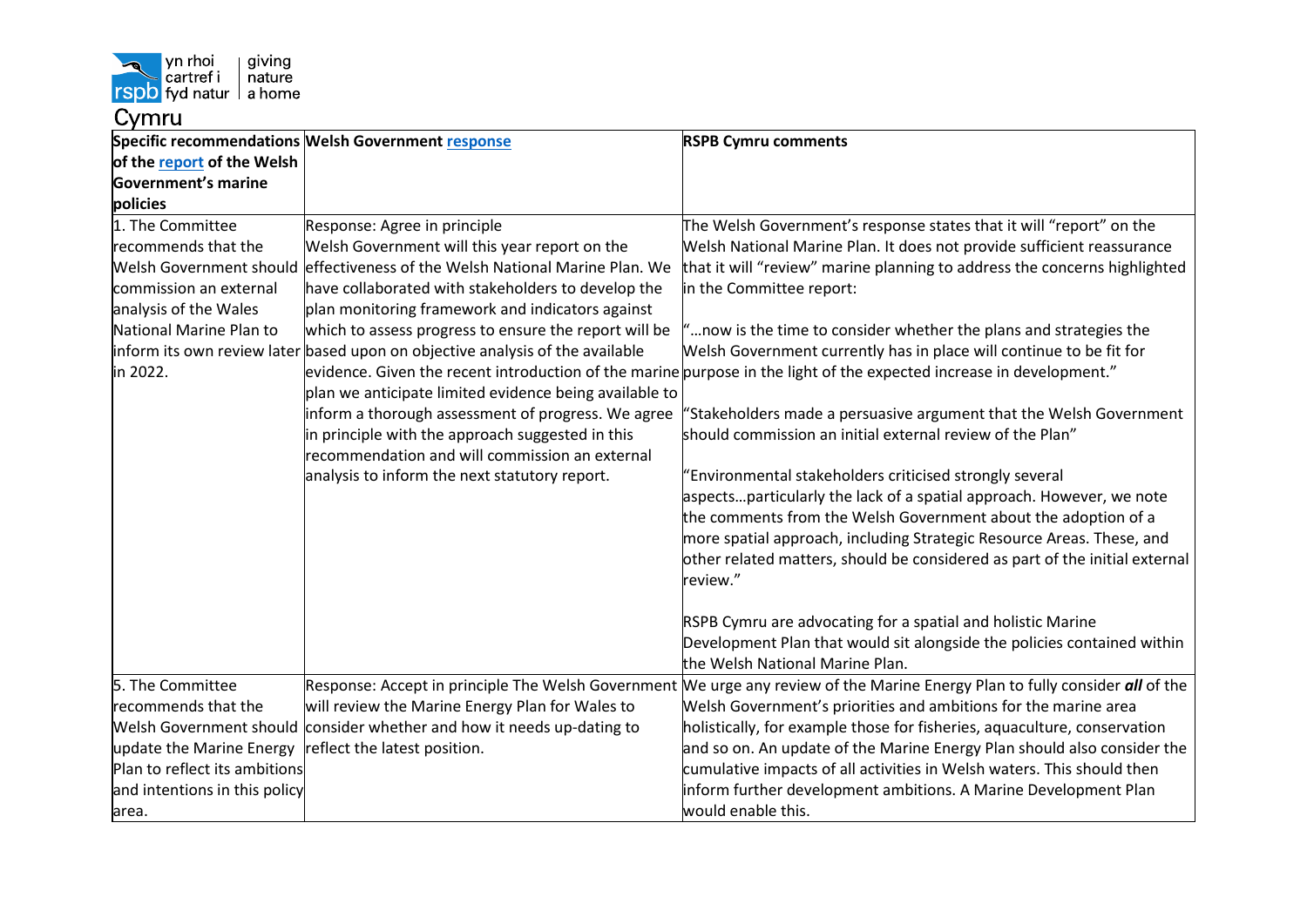| 7. The Committee               | Response: Accept Welsh Government is                                        | We are grateful to be included in this process as a stakeholder and look                                                         |
|--------------------------------|-----------------------------------------------------------------------------|----------------------------------------------------------------------------------------------------------------------------------|
| recommends that the            | commissioning an independent contractor to                                  | forward to working with the now appointed consultant who is looking at                                                           |
| Welsh Government should        | undertake an end to end review of marine licensing tothe end to end review. |                                                                                                                                  |
| set out how its end-to-end     | ensure it is open and transparent. It is critical that                      |                                                                                                                                  |
| review of the consenting       | stakeholders have the opportunity to input to the                           |                                                                                                                                  |
| process will be open and       | review and this will be an integral part of the process.                    |                                                                                                                                  |
| transparent and how            | Stakeholder views are welcome on any aspect of                              |                                                                                                                                  |
| stakeholders will be           | marine licensing delivery, and ways to input these will                     |                                                                                                                                  |
| provided with an               | be agreed with the contractor once in place.                                |                                                                                                                                  |
| opportunity to contribute.     |                                                                             |                                                                                                                                  |
| 9. The Committee               | Response: Accept Welsh Government have been in                              | We are pleased to see that the timeline for identifying and filling existing                                                     |
| recommends that the            | discussions with NRW and identified the gaps around                         | evidence gaps for energy projects shall be brought forward. However, we                                                          |
| <b>Welsh Government should</b> |                                                                             | marine evidence, which largely relates to evidence on note there are no financial implications identified alongside the response |
| set out how it will deliver    | interaction between a technology and the                                    | to this recommendation, which is a concern if the timeline is to lead to                                                         |
| on the commitment in the       | environment. We have agreed that NRW will provide                           | action.                                                                                                                          |
| renewable energy deep-         | a timeline for identifying and filling existing evidence                    |                                                                                                                                  |
| dive to identifying priority   | gaps for energy projects on shore through the deep                          | The report highlighted wider evidence issues (beyond the energy sector)                                                          |
| marine and terrestrial         |                                                                             | dive process. However, this will be an evolving picture for the marine environment (including monitoring of marine protected     |
| evidence gaps and              | as new technologies are developed and become                                | areas and fisheries) which we believe warrant further attention. It stated,                                                      |
| mechanisms to fill them.       | commercialised. We will continue to implement a                             | "the State of Natural Resources Report (SoNaRR 2020) assessment of the                                                           |
| This should include            | spatial approach to marine planning, working with                           | Welsh inshore marine area found that "there are various evidence gaps                                                            |
| information on how such        | NRW to understand ecological constraints and                                | across social, economic (including development) and environmental uses                                                           |
| work will be funded.           |                                                                             | opportunities. In addition, we will map socioeconomicof the marine environment that restrict our ability to ensure sustainable   |
|                                | spatial considerations and identify spatial evidence                        | management of marine natural resources"."                                                                                        |
|                                | gaps and mechanisms to 4 fill them as part of marine                        |                                                                                                                                  |
|                                | planning. We will publish a report on addressing                            | We would welcome an update on the following, highlighted in the report:                                                          |
|                                | strategic baseline evidence gaps for renewable                              | "NRW has been working with the JNCC and other UK nature conservation                                                             |
|                                | energy technologies, and a series of information                            | bodies to consider options for funding a wider programme and it told the                                                         |
|                                | notes that will identify topic specific evidence gaps in                    | Committee: "the favoured option-and we worked with the Welsh                                                                     |
|                                | relation to developing tidal stream energy                                  | Government as well and they supported us on this -  was for around                                                               |
|                                | technologies.                                                               | five times more than we currently have." This would result in an eight-                                                          |
|                                |                                                                             | fold expansion of the monitoring programme. Discussions were now                                                                 |
|                                |                                                                             | being held with the Welsh Government about how the bid would be                                                                  |
|                                |                                                                             | taken forward."                                                                                                                  |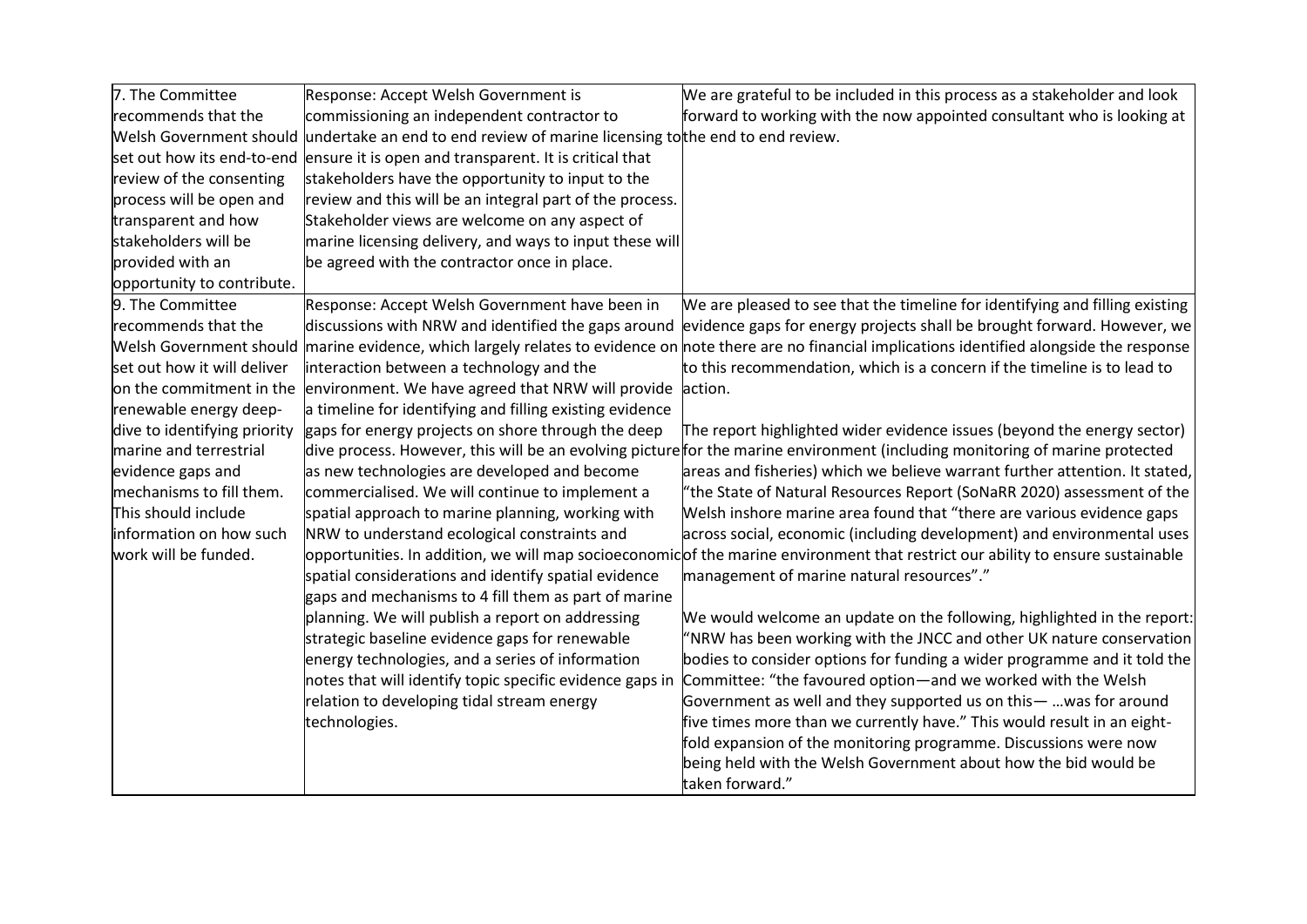| 10. The Committee       | Response: Accept Marine planning is an evidence                               | We are pleased to see this response and plans to address the |
|-------------------------|-------------------------------------------------------------------------------|--------------------------------------------------------------|
| recommends that the     | based process and developers can make an important recommendation.            |                                                              |
|                         | Welsh Government should contribution towards our understanding of the         |                                                              |
| set out how developers  | marine environment and future marine planning. The                            |                                                              |
| can make a greater      | Welsh Marine National Plan encourages the sharing                             |                                                              |
| contribution to the     | of evidence and encourages sectors to collaborate to                          |                                                              |
| evidence base that      | understand opportunities for sustainable                                      |                                                              |
|                         | underpins marine planning. development by addressing key evidence gaps. It is |                                                              |
|                         | It should set out how it will important that we maximise learning from        |                                                              |
|                         | remove barriers to ensure developments that are progressed, ensuring new data |                                                              |
| that data can be shared | can feed back into future decision making including                           |                                                              |
| while respecting        | the accuracy of predicted effects and how this can                            |                                                              |
| commercial              | inform future assessments. Welsh Government is                                |                                                              |
| confidentiality.        | considering how any barriers to data sharing can best                         |                                                              |
|                         | be addressed. We are a part of the UK Productive                              |                                                              |
|                         | Seas Evidence Group which has actively considered                             |                                                              |
|                         | this matter. We are also supportive of The Crown                              |                                                              |
|                         | Estate Marine Data Exchange initiative which makes                            |                                                              |
|                         | available data from the marine renewables and                                 |                                                              |
|                         | aggregates industry. We agree that this matter merits                         |                                                              |
|                         | further action and will set out in the next revision of                       |                                                              |
|                         | the Welsh Government Marine Evidence Strategy                                 |                                                              |
|                         | how we can work with industry to take this forwards.                          |                                                              |

Pont y Castell 3<br>
5-19 Heol Ddwyreiniol y Bont-faen 5-19 Cowbridge Road East 5-19 Heol Ddwyreiniol y Bont-faen Caerdydd Cardiff<br>CF11 9AB CF11 9AB  $CF119AB$ 

**Pencadlys RSPB Cymru RSPB Cymru Headquarters**<br>
Pont v Castell 3 Castlebridge 3

**Ffôn/ Tel:** 029 2035 3000 **Facebook:** RSPBCymru **Twitter:** @RSPBCymru **rspb.org.uk**



Mae'r RSPB yn aelod o BirdLife International, partneriaeth o gyrff cadwraeth sy'n gweithio i sicrhau cartref I fyd natur o amgylch y byd.

The RSPB is part of Birdlife International, a Partnership of conservation organisations Working to give nature a home around the world.

**Noddwr/Patron:** Ei Mawrhydi y Frenhines / Her Majesty the Queen **Cadeirydd y Cyngor/Chairman of Council:** Kevin Cox **Llywydd/President:** Miranda Krestovnikoff **Cadeirydd Pwyllgor Cymru/Chairman, Committee for Wales:** Professor Sir Adrian Webb **Cyfarwyddwr, RSPB Cymru / Director, RSPB Cymru:** Alun Prichard

Mae'r Gymdeithas Frenhinol er Gwarchod Adar (yr RPSB) yn elusen gofrestredig: Lloegr a Chymru rhif 207076, yr Alban rhif SC037654 Cyfeiriad cofrestredig: The Lodge, Potton Road, Sandy, Bedfordshire, SG19 2DL The Royal Society for the Protection of Birds (RSPB) is a registered charity: England and Wales no. 207076, Scotland no. SC037654 Registered address: The Lodge, Potton Road, Sandy, Bedfordshire, SG19 2DL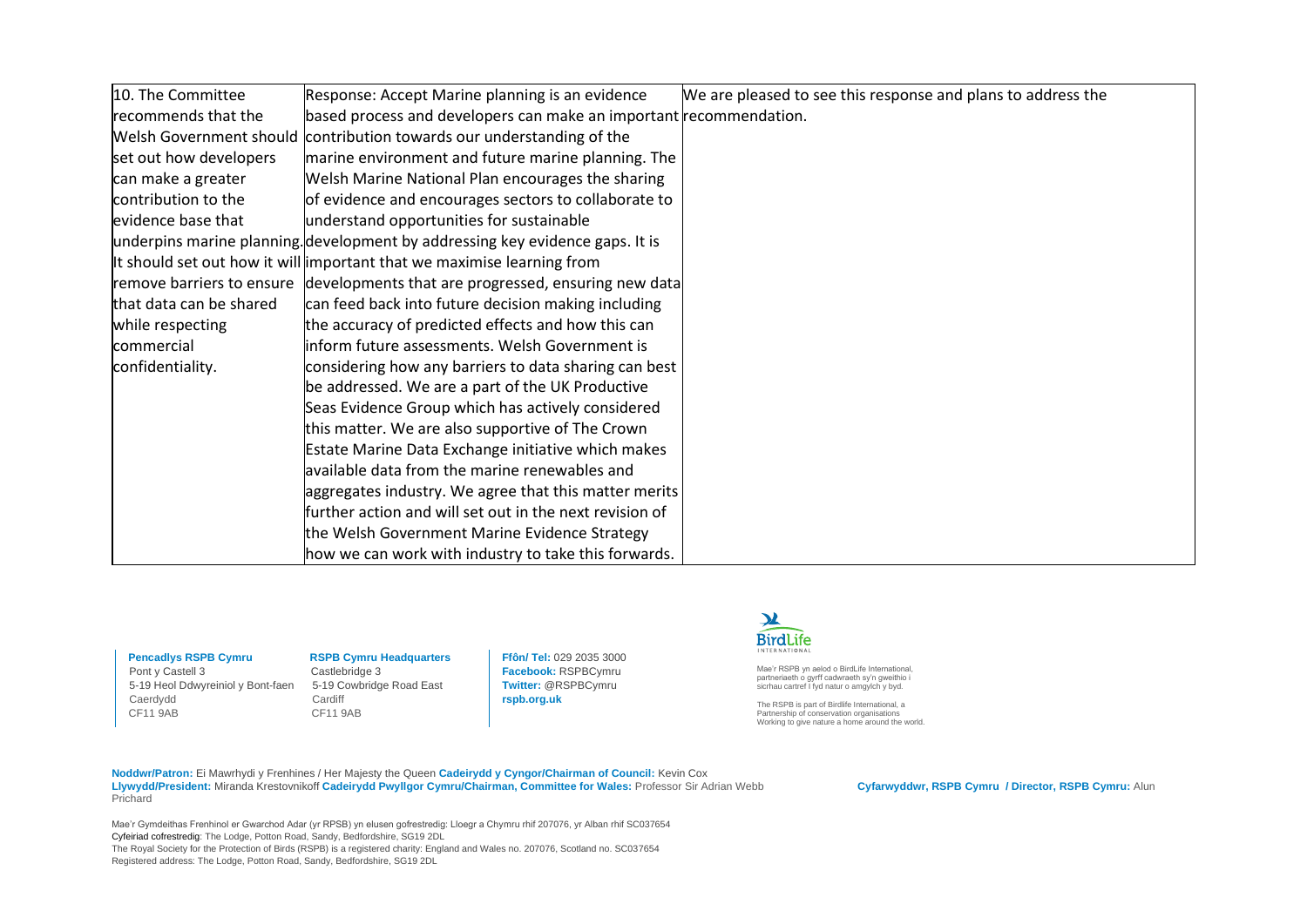| 11. The Committee            | Response: Accept Welsh Government Officials would                             | We are pleased that a panel is monitoring the progress being made to                                                             |
|------------------------------|-------------------------------------------------------------------------------|----------------------------------------------------------------------------------------------------------------------------------|
| recommends that the          |                                                                               | be happy to provide a mid-term update on delivery of deliver the Welsh Marine Evidence Strategy and would welcome wider          |
|                              | Welsh Government should the Welsh Marine Evidence Strategy, whilst            | stakeholder communication on this, including suggestions on how                                                                  |
| provide an update on the     |                                                                               | acknowledging that the evidence needs identified are stakeholders can further contribute towards addressing key evidence         |
| <b>Welsh Marine Evidence</b> | not for Welsh Government to deliver alone. The                                | gaps. We would like to see an increase in funding for marine evidence                                                            |
|                              | Strategy 2019-22, including strategy aimed to set the direction and areas of  | within the Welsh Government and NRW. We also strongly recommend                                                                  |
| any assessment that has      | evidence needs required over this six-year                                    | that future grant mechanisms provided by the Welsh Government and                                                                |
| been undertaken of its       | period. Welsh Government have reviewed the need                               | NRW are designed to enable more revenue spending. The emphasis on                                                                |
|                              | effectiveness, and whether to update the Welsh Marine Evidence Strategy 2019- | capital spend in grants has been a major barrier to most sectors seeking                                                         |
| the Strategy will be         | 2025 document in light of emerging evidence needs.                            | to fund projects in the marine environment, particularly marine evidence                                                         |
| reviewed or amended in       | Officials are content that the overarching strategic                          | projects. Indeed, this has contributed towards the Welsh Marine Action                                                           |
| the light of the             | evidence priorities still represent the high-level                            | and Advisory Group adopting the following as a key priority for its work                                                         |
| commitment in the            |                                                                               | evidence needs including those identified by the deep going forward: "Sustainable long term investment and developing longer     |
| renewable energy deep-       | dive. Progress in delivering the Welsh Marine                                 | term sources of public and private finance is crucial to support delivery of                                                     |
| dive.                        | Evidence Strategy is being monitored through the                              | key objectives".                                                                                                                 |
|                              | Welsh Marine Evidence Strategy Panel. Completion of                           |                                                                                                                                  |
|                              | marine, fisheries and aquaculture evidence projects                           |                                                                                                                                  |
|                              | led or contributed to by Welsh Government is also                             |                                                                                                                                  |
|                              | being captured in three internal two-year Evidence                            |                                                                                                                                  |
|                              | Plans, which are reviewed annually and formally                               |                                                                                                                                  |
|                              | evaluated at the end of each plans conclusion.                                |                                                                                                                                  |
| 12. The Committee            | Response: Accept in Principle. I agree with the                               | We believe the introduction of the MPA Management Framework and                                                                  |
| recommends that The          | principles the committee have set out in the                                  | associated grant scheme was a positive step forward. However, much                                                               |
|                              | Welsh Government should recommendation, and I am committed to both local      | more remains to be done. The nature of the marine environment often                                                              |
| bring forward a strategy     | and network scale approaches. At this stage I am not                          | restricts the amount of restoration and active conservation work that can                                                        |
| for Marine Protected         |                                                                               | considering a standalone strategy, but rather ensuringtake place. As such, regulatory processes are especially important for the |
| Areas. It should focus on    | the current strategic approach set out in the MPA                             | effective management of MPAs. The wider considerations highlighted in                                                            |
|                              | the need to take both local Network Management Framework is built on and      | this report, such as the need for marine evidence, enhanced marine                                                               |
| and network-scale            | incorporated into our future long term strategies and                         | planning and the introduction of sustainable fisheries measures, are                                                             |
| approaches and to deliver    | plans for resilient ecological networks. This includes                        | therefore crucial for MPA management.                                                                                            |
|                              | the conservation objectivesthe Nature Networks Programme and UK Marine        |                                                                                                                                  |
|                              | of individual MPAs, where Strategy. Our MPA Network Management Framework      |                                                                                                                                  |
| applicable.                  | sets out a clear strategic approach through effective                         |                                                                                                                                  |
|                              | management principles for enhancing the resilience                            |                                                                                                                                  |
|                              | of our MPA network and ensuring features maintain                             |                                                                                                                                  |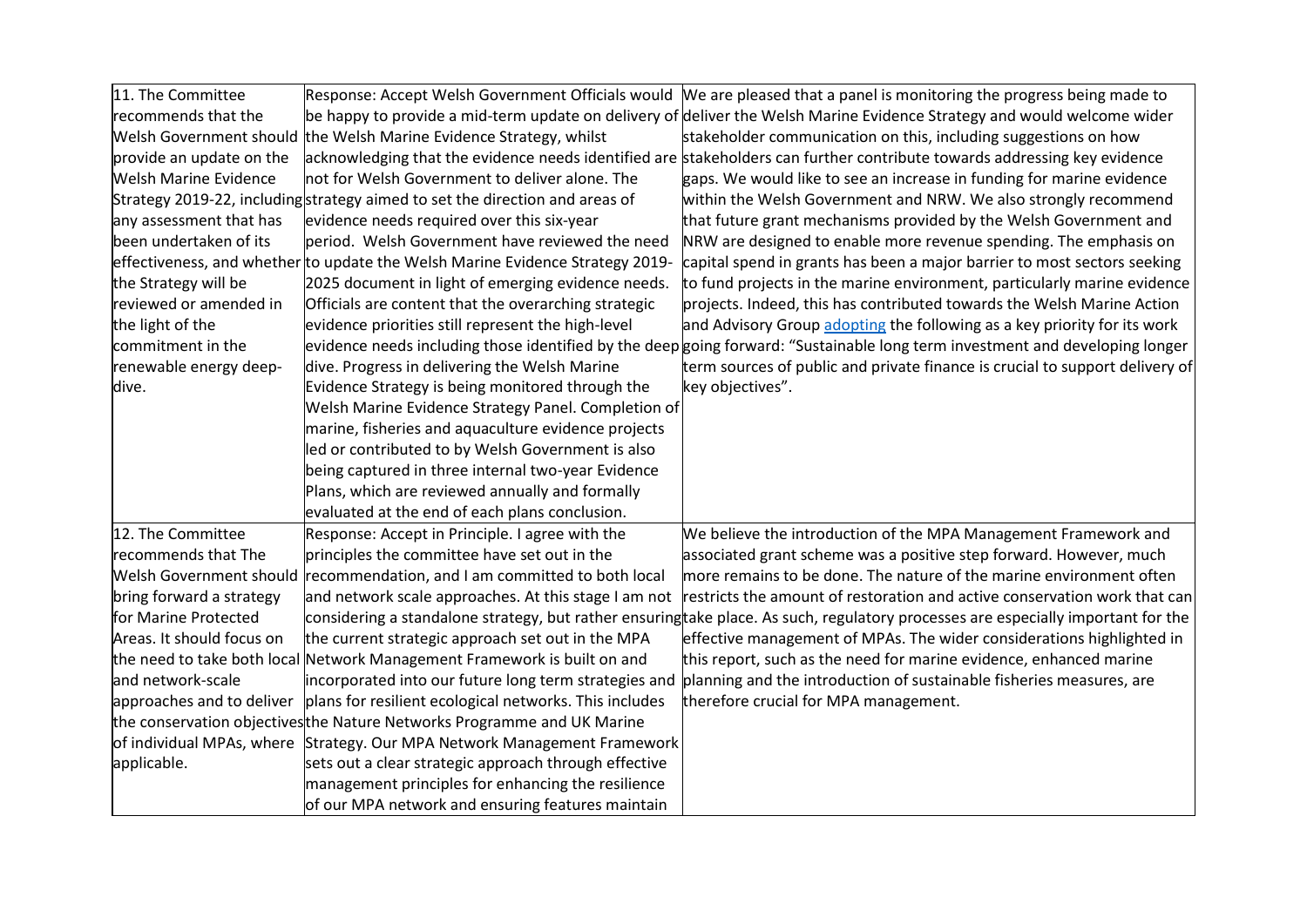|                       | or move towards a favourable condition. A number of                                |                                                                            |
|-----------------------|------------------------------------------------------------------------------------|----------------------------------------------------------------------------|
|                       | successful actions have been delivered through the                                 |                                                                            |
|                       | framework and future actions are now supported by                                  |                                                                            |
|                       | the MPA Network Management grant scheme. The                                       |                                                                            |
|                       | committee will be aware the Framework is due for                                   |                                                                            |
|                       | renewal in 2023. Welsh Government will be working                                  |                                                                            |
|                       | closely with stakeholders to review the framework                                  |                                                                            |
|                       | and ensure this can continue being an effective                                    |                                                                            |
|                       | strategic platform for managing our MPA network.                                   |                                                                            |
|                       | Further, I am committed to delivering our MPA                                      |                                                                            |
|                       | network completion programme and I will shortly be                                 |                                                                            |
|                       | setting out my ambitions for the MCZ designation                                   |                                                                            |
|                       | process. Work has progressed significantly to prepare                              |                                                                            |
|                       | pre-consultation documentation which will support a                                |                                                                            |
|                       | stakeholder engagement exercise. I would welcome                                   |                                                                            |
|                       | your views once launched and in the forthcoming                                    |                                                                            |
|                       | consultation due to launch in 2023.                                                |                                                                            |
| 13. The Committee     | acknowledge the delay in delivering this work area                                 | We look forward to seeing the next steps on the Marine Conservation        |
| recommends that the   | which had been impacted by staff redeployment to                                   | Zone progress commence shortly. We wish to highlight that gaps also        |
|                       | Welsh Government should support our Covid-19 and EU Exit response. However,        | remain in the network for mobile species, including for foraging areas for |
|                       | explain the lack of progress significant progress has been made to develop all the | seabirds.                                                                  |
| on the designation of | pre-consultation documents which will enable Welsh                                 |                                                                            |
| MPAs and MCZs and set | Government to launch an engagement exercise with                                   | Management is one of the five main OSPAR* principles of ecological         |
|                       | stakeholders. We expect this next phase of work to                                 | coherence, with Principle 13 of the 2006-3 guidance setting out: "MPAs     |
|                       |                                                                                    |                                                                            |

Pont y Castell 3<br>
5-19 Heol Ddwyreiniol y Bont-faen 5-19 Cowbridge Road East 5-19 Heol Ddwyreiniol y Bont-faen Caerdydd Cardiff<br>CF11 9AB CF11 9AB  $CF119AB$ 

**Pencadlys RSPB Cymru RSPB Cymru Headquarters**<br>
Pont v Castell 3 Castlebridge 3

**Ffôn/ Tel:** 029 2035 3000 **Facebook:** RSPBCymru **Twitter:** @RSPBCymru **rspb.org.uk**



Mae'r RSPB yn aelod o BirdLife International, partneriaeth o gyrff cadwraeth sy'n gweithio i sicrhau cartref I fyd natur o amgylch y byd.

The RSPB is part of Birdlife International, a Partnership of conservation organisations Working to give nature a home around the world.

**Noddwr/Patron:** Ei Mawrhydi y Frenhines / Her Majesty the Queen **Cadeirydd y Cyngor/Chairman of Council:** Kevin Cox **Llywydd/President:** Miranda Krestovnikoff **Cadeirydd Pwyllgor Cymru/Chairman, Committee for Wales:** Professor Sir Adrian Webb **Cyfarwyddwr, RSPB Cymru / Director, RSPB Cymru:** Alun Prichard

Mae'r Gymdeithas Frenhinol er Gwarchod Adar (yr RPSB) yn elusen gofrestredig: Lloegr a Chymru rhif 207076, yr Alban rhif SC037654 Cyfeiriad cofrestredig: The Lodge, Potton Road, Sandy, Bedfordshire, SG19 2DL The Royal Society for the Protection of Birds (RSPB) is a registered charity: England and Wales no. 207076, Scotland no. SC037654 Registered address: The Lodge, Potton Road, Sandy, Bedfordshire, SG19 2DL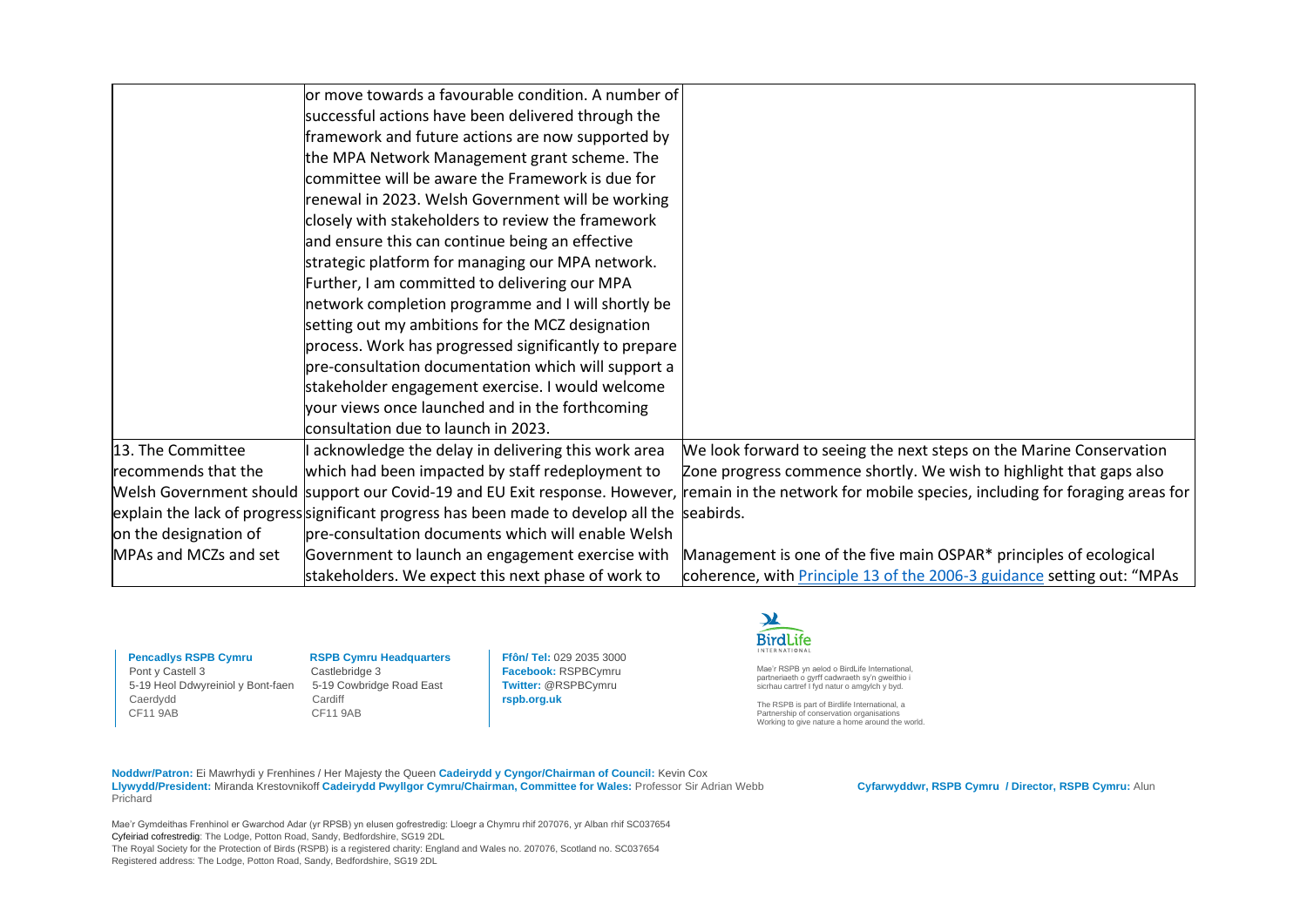| out a timetable for          | be launched in the coming months, in collaboration                            | should be managed to ensure the protection of the features for which                                                  |
|------------------------------|-------------------------------------------------------------------------------|-----------------------------------------------------------------------------------------------------------------------|
| designation.                 | with the Marine Conservation Zone Task and Finish                             | they are selected and to support the functioning of an ecologically                                                   |
|                              | Group.                                                                        | coherent network". This approach was highlighted and committed to by                                                  |
|                              |                                                                               | the Welsh Government, in a Joint Statement in 2012. As such,                                                          |
|                              |                                                                               | designation of MCZs alone shall not be enough for Wales to declare an                                                 |
|                              |                                                                               | ecologically coherent contribution to the UK MPA network.                                                             |
|                              |                                                                               |                                                                                                                       |
|                              |                                                                               | * Convention for the Protection of the Marine Environment of the North-                                               |
|                              |                                                                               | <b>East Atlantic</b>                                                                                                  |
| 14. The Committee            | Response: Accept I recognise the important role MPA                           | Nature Networks funding would be a grant project-based approach to                                                    |
| recommends that the          | condition assessments have informing our MPA                                  | funding MPA condition assessments and therefore would not constitute                                                  |
|                              | Welsh Government should management programme and ensuring achievement         | a long-term sustainable financing solution. The lack of core funding                                                  |
| set out how the new          |                                                                               | of favourable status for our protected features. Welshavailable for marine conservation is a major constraint for the |
| approach NRW has             | Government are exploring the Nature Networks                                  | sustainable management of natural resources.                                                                          |
| developed for site           | Programme as a potential option for funding feature                           |                                                                                                                       |
| condition assessments will   | condition assessments for the Welsh MPA network.                              |                                                                                                                       |
| be funded.                   | Other additional avenues for funding are continuing                           |                                                                                                                       |
|                              | to be explored.                                                               |                                                                                                                       |
| 15. The Committee            | Response: Accept Welsh Government remain                                      | We are keen to stress that a solution to funding the marine monitoring                                                |
| recommends that the          | committed to a UK wide monitoring programme                                   | programme is essential. An update on this would be welcome.                                                           |
|                              | Welsh Government should based on the identified monitoring options to support |                                                                                                                       |
| set out the latest           | the whole MPA network. Welsh Government are                                   |                                                                                                                       |
| discussions it has held      | continuing discussions with the UK and Devolved                               |                                                                                                                       |
| about the implementation     | Governments in how to deliver this.                                           |                                                                                                                       |
| of risk-based marine         |                                                                               |                                                                                                                       |
| monitoring programmes        |                                                                               |                                                                                                                       |
| across the MPA network,      |                                                                               |                                                                                                                       |
| as set out in the MPA        |                                                                               |                                                                                                                       |
| 2020-21 Action Plan.         |                                                                               |                                                                                                                       |
| 16. The Committee            | Following on from the MPA network completion                                  | We are pleased that a holistic stocktake of the MPA network will be                                                   |
| recommends that the          | programme, it is important we take the opportunity                            | undertaken. However, we are concerned about timescales. The MPA                                                       |
| Welsh Government should      | to revisit our sites and their successes. We aim to                           | network completion programme (including MCZ designation) is not yet at                                                |
| set out its latest plans for |                                                                               | assess our network and whether the benefits, such as consultation stage. Whilst Wales has over 30% of the marine      |
| the designation of highly    | enhanced ecosystem resilience, and protections we                             | environment in MPAs, we believe much more needs to be done if we are                                                  |
| protected marine areas.      | seek are being realised. Welsh Government will                                | to achieve 30% well-managed by 2030.                                                                                  |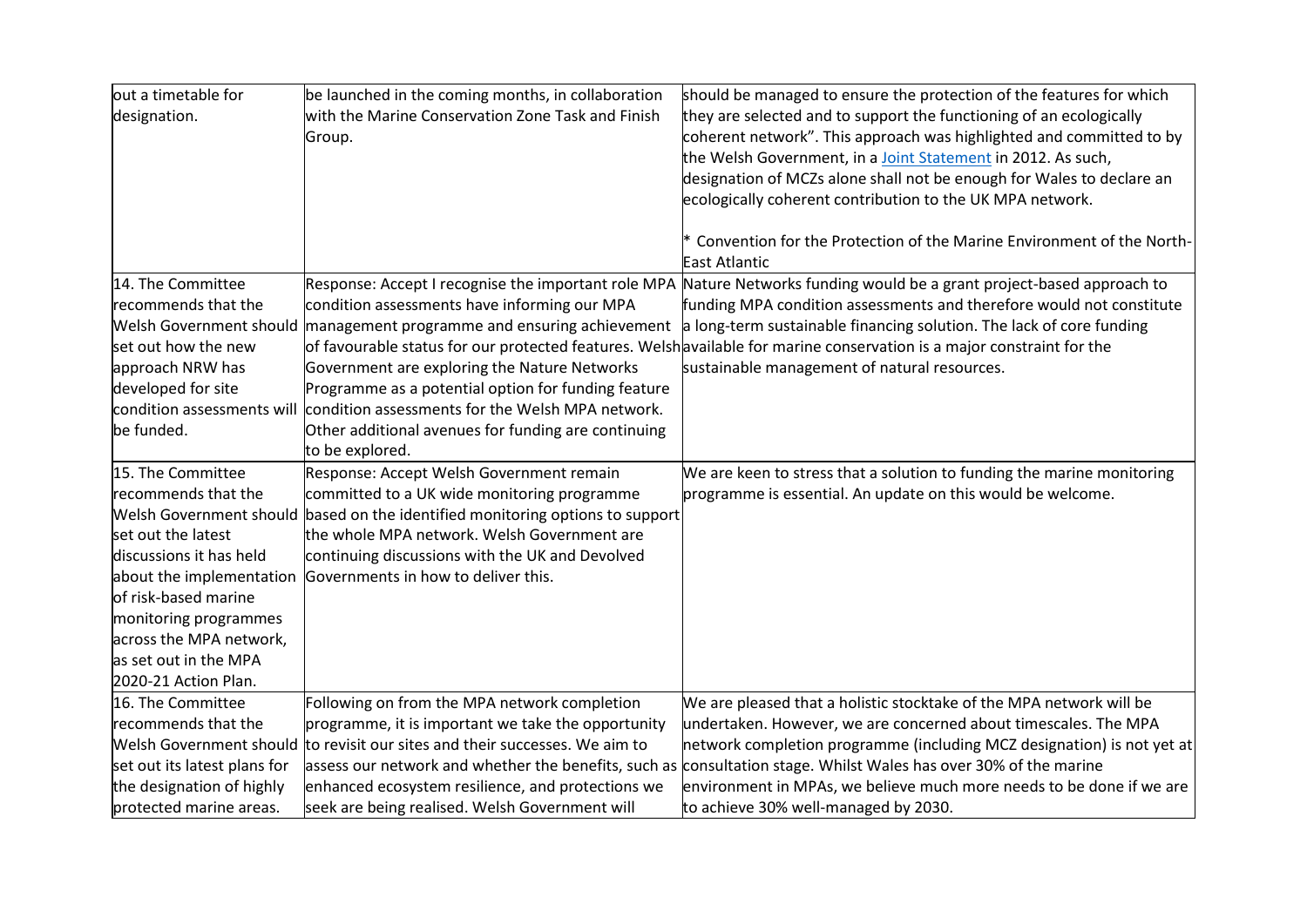|                          | undertake a holistic stocktake and revisit the levels of                |                                                                                                                                |
|--------------------------|-------------------------------------------------------------------------|--------------------------------------------------------------------------------------------------------------------------------|
|                          | protection afforded to our sites and whether current                    | On MPAs [PDF, 253KB], the International Union for Conservation of                                                              |
|                          | management is proportionate and effective. The                          | Nature (IUCN) "encourages IUCN State and Government Agency                                                                     |
|                          | need, and appropriateness, for areas of higher                          | Members to designate and implement at least 30% of each marine                                                                 |
|                          | protection should be considered as part of this                         | habitat in a network of highly protected MPAs and other effective area                                                         |
|                          | process.                                                                | based conservation measures, with the ultimate aim of creating a fully                                                         |
|                          |                                                                         | sustainable ocean, at least 30% of which has no extractive activities,                                                         |
|                          |                                                                         | subject to the rights of indigenous peoples and local communities". MPA                                                        |
|                          |                                                                         | categories, as defined by the IUCN, are defined in this guide (PDF,                                                            |
|                          |                                                                         | 7260KB]. We are calling for an aim of 30% of Welsh seas highly protected                                                       |
|                          |                                                                         | and 10% fully protected (IUCN definitions) by 2030.                                                                            |
|                          |                                                                         |                                                                                                                                |
| 17. The Committee        | Response: Accept The Welsh Government continues                         | The Welsh Government has yet to consult on management of towed gear                                                            |
| recommends that the      |                                                                         | to work with Natural Resources Wales to undertake a ((including bottom trawling) within MPAs. In contrast, other UK            |
|                          | Welsh Government should structured evaluation of potential fishing gear | administrations have progressed to the introduction of management                                                              |
| set out the purpose and  |                                                                         | interactions with features of Welsh Marine Protected measures for all fisheries gears in MPAs and to consider highly protected |
| timeline for the public  | Areas (MPAs) referred to as the Assessing Welsh                         | areas. The Welsh Government has legal duties (for example, under the                                                           |
| consultation on dredging | Fishing Activities project. It is expected the last of the              | Habitats Regulations, the Marine Strategy Regulations and UK Fisheries                                                         |
| and bottom trawling in   |                                                                         | towed gear assessments will be completed in summer Act) to address this. Further delay on this is also at odds to the          |
| Welsh MPAs.              | 2022, after which it is anticipated proposals for any                   | commitment to reversing the impacts of the nature crisis. This work must                                                       |
|                          | necessary management measures will form part of a                       | be recognised as a priority to ensure the future sustainable management                                                        |
|                          | public consultation. The timescale for any                              | of the marine environment in Wales.                                                                                            |
|                          | consultation will be determined alongside other                         |                                                                                                                                |
|                          | Welsh Government priorities at the time.                                |                                                                                                                                |

Pont y Castell 3<br>
5-19 Heol Ddwyreiniol y Bont-faen 5-19 Cowbridge Road East 5-19 Heol Ddwyreiniol y Bont-faen Caerdydd Cardiff<br>CF11 9AB CF11 9AB  $CF119AB$ 

**Pencadlys RSPB Cymru RSPB Cymru Headquarters**<br>
Pont v Castell 3 Castlebridge 3

**Ffôn/ Tel:** 029 2035 3000 **Facebook:** RSPBCymru **Twitter:** @RSPBCymru **rspb.org.uk**



Mae'r RSPB yn aelod o BirdLife International, partneriaeth o gyrff cadwraeth sy'n gweithio i sicrhau cartref I fyd natur o amgylch y byd.

The RSPB is part of Birdlife International, a Partnership of conservation organisations Working to give nature a home around the world.

**Noddwr/Patron:** Ei Mawrhydi y Frenhines / Her Majesty the Queen **Cadeirydd y Cyngor/Chairman of Council:** Kevin Cox **Llywydd/President:** Miranda Krestovnikoff **Cadeirydd Pwyllgor Cymru/Chairman, Committee for Wales:** Professor Sir Adrian Webb **Cyfarwyddwr, RSPB Cymru / Director, RSPB Cymru:** Alun Prichard

Mae'r Gymdeithas Frenhinol er Gwarchod Adar (yr RPSB) yn elusen gofrestredig: Lloegr a Chymru rhif 207076, yr Alban rhif SC037654 Cyfeiriad cofrestredig: The Lodge, Potton Road, Sandy, Bedfordshire, SG19 2DL The Royal Society for the Protection of Birds (RSPB) is a registered charity: England and Wales no. 207076, Scotland no. SC037654 Registered address: The Lodge, Potton Road, Sandy, Bedfordshire, SG19 2DL